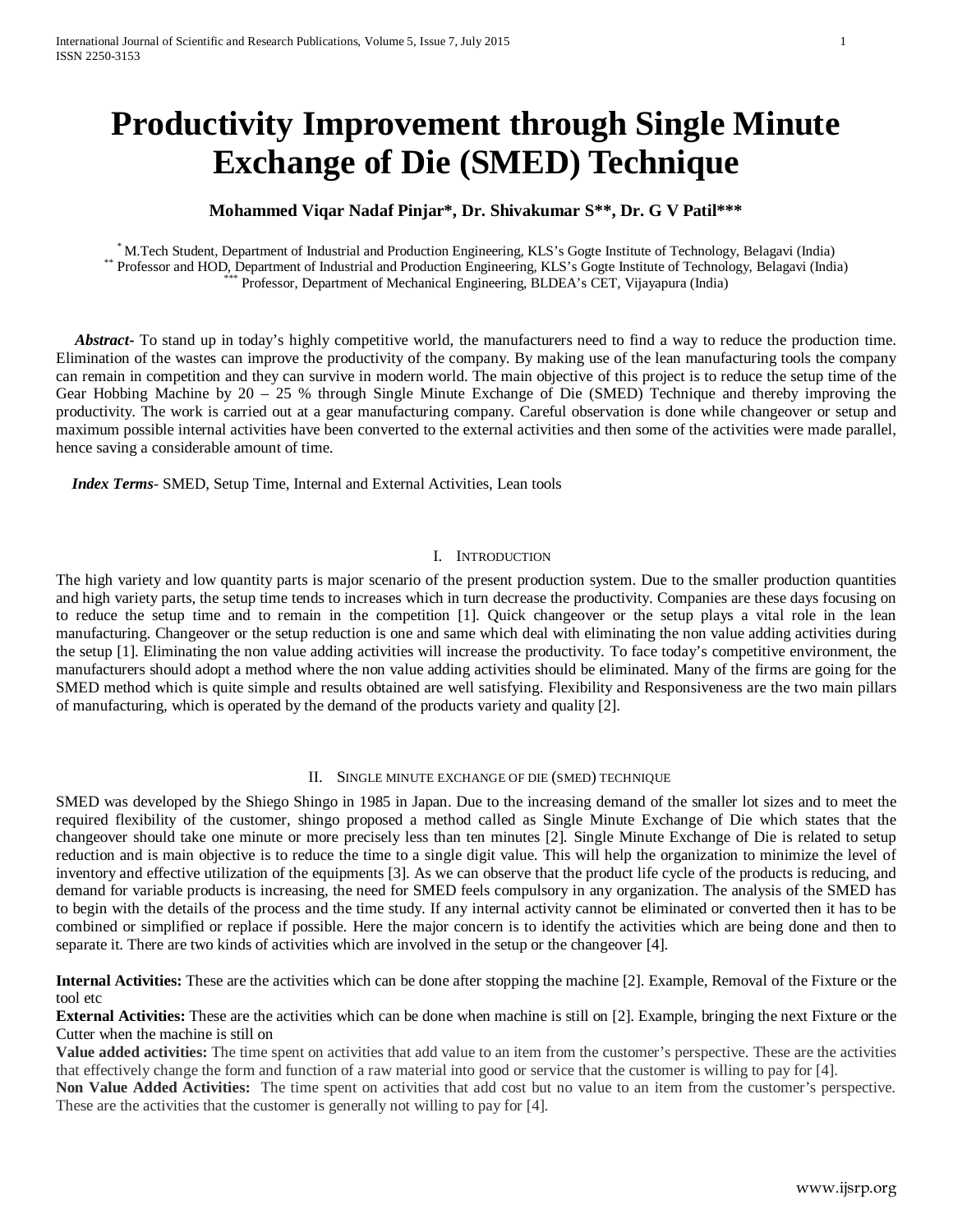## III. OBJECTIVE OF THE PRESENT WORK

The aim of the project is to study the existing setup operation thoroughly and observe each and every activity which is done by the operator. Single Minute Exchange of Dies (SMED) is the tool and technique of the lean manufacturing which is adopted and applied at this area. This technique will help company to eliminate the wastes during the setup or the changeover of the machine which will help the company to improve the productivity. The objective of the project is to reduce the Setup time of the Gear Hobbing Machine by 20-25% through the Single Minute Exchange of Dies (SMED) Technique.

## IV. METHODOLOGY

The method followed to implement the SMED Technique is,

- 1) Review the Literature about the Single minute Exchange of Die (SMED) by referring Journal papers, books etc.
- 2) A detailed study of operation and existing setup changeover is done.
- 3) Internal and External activities are identified from the setup operation.
- 4) Separation of Internal and External activities is done carefully.
- 5) Now the Internal activities are converted to the External Activities.
- 6) Some of the activities are made parallel wherever possible.
- 7) The optimization of the activities, confirming the results and standardizing the operations is done.

## V. PROCEDURE AND DATA COLLECTION

A. Data Collection

Opn

The data has been collected by observing the current situation and analyzed. It is found out that there is several non value adding activities happening during the setup operation. As we can see that the less time in tool change will improve the productivity of the company [5]. Based on the actual production, data was collected and recorded and the time taken was measured using the stop watch. Subsequently, a statistical bar chart can be drawn to monitor and analyze the problem [6].

| <b>Work Station</b> | 6728                |
|---------------------|---------------------|
| Part Name           | <b>Output Shaft</b> |
| Operation           | Hobbing             |
| Cycle time          | 680                 |

The details of the activities performed by the operator and corresponding time taken are tabulated. Tooling required during the setup is also enlisted and whether the operator is performing internal or external activity is also tabulated. The activities which are marked have chosen for converting the internal activity to External activity.

| <b>Opn</b><br>No | Process Steps                                                                           | Time<br>Taken(sec) | <b>Tools Required</b>          | Type of activity     |
|------------------|-----------------------------------------------------------------------------------------|--------------------|--------------------------------|----------------------|
|                  | Operator writes the LOC and takes the Sign of $Q/C$ inspector                           | 541                | LOC book, Pen,<br>Carbon paper | Internal<br>Activity |
| 2                | Operator goes to the control plan table and picks up the<br>required control plan chart | 242                | Control plan chart             | Internal<br>Activity |
|                  |                                                                                         |                    |                                |                      |

 $\begin{array}{c|c|c|c|c|c} \hline 3 & \text{He brings the Required tools from the tool rock} \end{array}$  185 Hammer, Spanner, 187 Hammer, Spanner, 187 Hammer, Spanner, 187 Hammer, 187 Hammer, 187 Hammer, 187 Hammer, 187 Hammer, 188 Hammer, 188 Hammer, 188 Hammer, 188 Hammer, 188 Ha

 $\begin{array}{c|c|c|c|c} \n4 & \text{Now he removes the Hob, Cleans it and kept just beside} & & & \n125 & \text{Allen key, Al rod,} \n\end{array}$ 

<sup>5</sup> He remove the Fixture now and cleans it <sup>126</sup> Allen key, Al rod,

Table 1 shows the details of the Activities performed and corresponding time consumed

Internal Activity

Internal Activity

Internal Activity

Allen key, Al rod,

Hammer

Hammer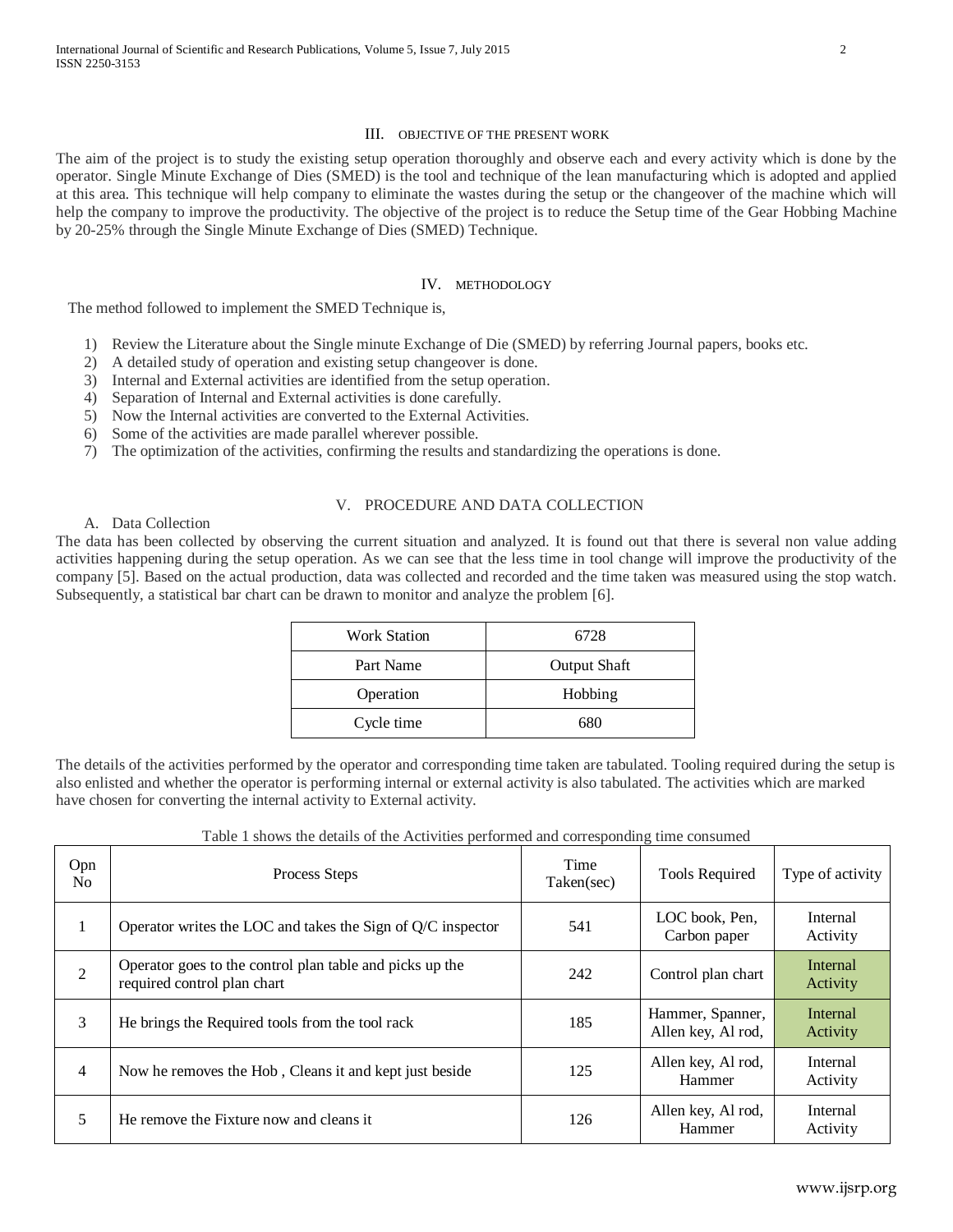| 6  | He goes to Fixture stand and brings the required fixture and<br>height block                   | 310  | Height block                           | Internal<br>Activity |
|----|------------------------------------------------------------------------------------------------|------|----------------------------------------|----------------------|
| 7  | Fixing the height block and tightening it                                                      | 60   | Height block                           | Internal<br>Activity |
| 8  | Now he is fixing the required fixture and star washer, checking<br>R/O, bringing the Extension | 880  | Hammer, Spanner,<br>Allen key, Al rod, | Internal<br>Activity |
| 9  | Now he brought the Work piece from vendor store                                                | 421  | Work piece                             | Internal<br>Activity |
| 10 | Once again he setting the Height block and checking the R/O<br>of height block                 | 930  | Allen key, Al rod,<br>Hammer           | Internal<br>Activity |
| 11 | Loaded work piece and setting the De burr tool                                                 | 992  | De burr tool                           | Internal<br>Activity |
| 12 | Kept back unnecessary tools                                                                    | 60   | Al rod, Allen key                      | Internal<br>Activity |
| 13 | He goes to the consumable store and returns the previous hob<br>and issues the required one    | 306  | Hob                                    | Internal<br>Activity |
| 14 | Keeps the hob on hob arbor stand and checks the R/O                                            | 301  | Spanner, Allen<br>key                  | Internal<br>Activity |
| 15 | He cleans the hob gripper and fixes the hob and checks the<br>R/O                              | 425  | Cotton, Allen key,<br>Al rod           | Internal<br>Activity |
| 16 | Operator Programming according to control Plan chart                                           | 298  | Control plan chart                     | Internal<br>Activity |
| 17 | <b>Hobbing Starts</b>                                                                          | 680  | <b>Nil</b>                             | External<br>Activity |
| 18 | He Checks the Diameter over the pin (DOP) - not okay                                           | 60   | Micrometer,<br>rubber band             | Internal<br>Activity |
| 19 | Once again he runs the program with some adjustments                                           | 30   | Control plan chart                     | Internal<br>Activity |
| 20 | <b>Hobbing Starts</b>                                                                          | 680  | Nil                                    | External<br>Activity |
| 21 | Checks the DOP and finds satisfactory                                                          | 60   | Micrometer,<br>rubber band             | Internal<br>Activity |
| 22 | Removes the work piece and cleans it                                                           | 120  | Cotton                                 | Internal<br>Activity |
| 23 | Now Operator goes to the graph test-waiting                                                    | 1231 | Work piece,<br>control plan            | Internal<br>Activity |
| 24 | Operator finds the graph satisfactory                                                          | 60   | Graph paper                            | Internal<br>Activity |
| 25 | Goes to the Q/C inspector and takes sign                                                       | 301  | Graph paper                            | Internal<br>Activity |
| 26 | Operator hob 2 more parts and waits for the line Quality<br>inspector                          | 1420 | <b>Nil</b>                             | External<br>Activity |
| 27 | Quality inspector checks and okays it                                                          | 303  | Micrometer, pins,<br>rubber            | Internal<br>Activity |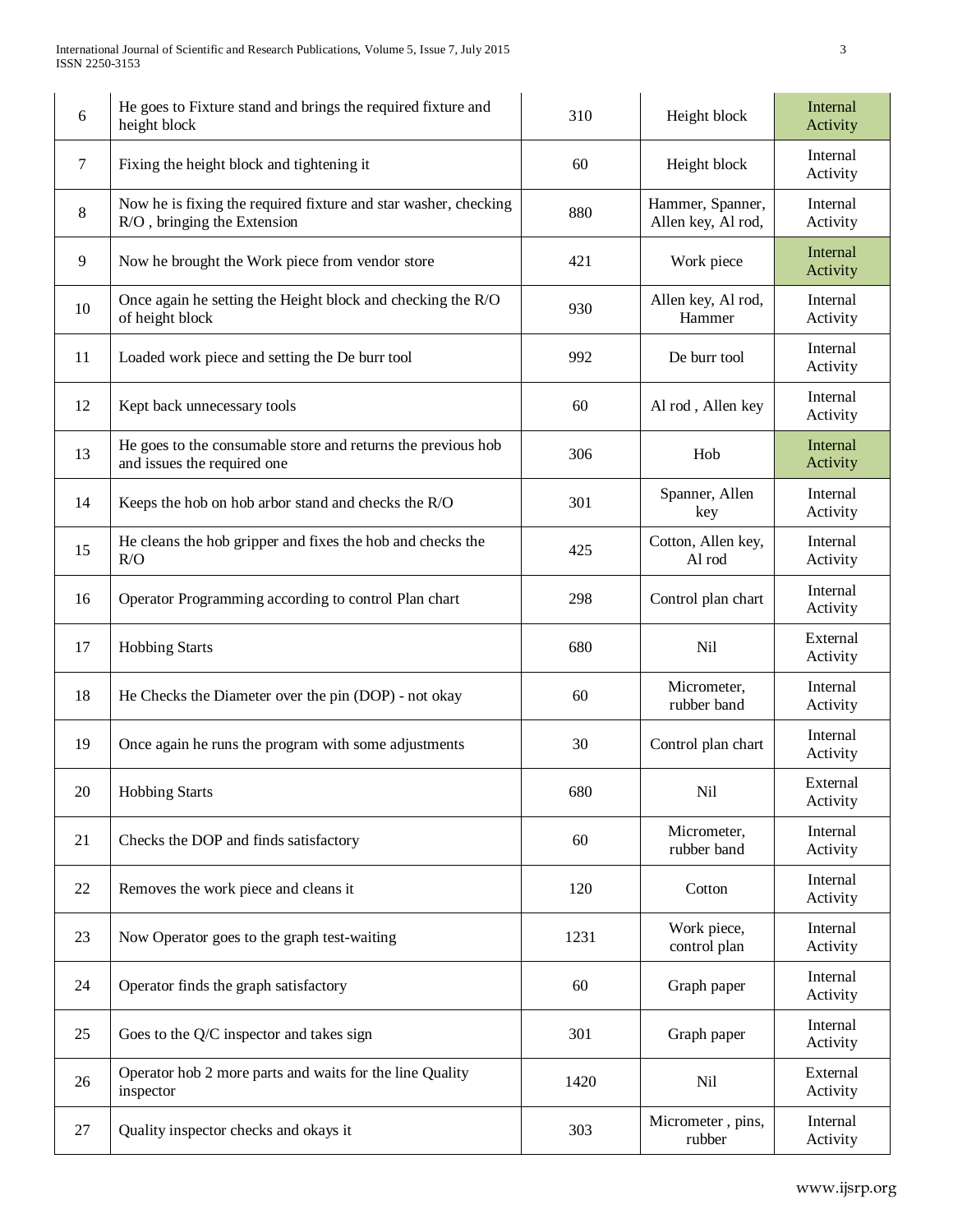| 28 | Operator writes the FOC and Takes sign of Q/C head,<br>production Starts | 310 | FOC book. Pen | Internal<br>Activity |
|----|--------------------------------------------------------------------------|-----|---------------|----------------------|
|----|--------------------------------------------------------------------------|-----|---------------|----------------------|

B. Analysis of the present situation

The collected details from the above setup are analyzed; from the chart below we can see that.



From the above chart,

- Setting up of the new fixture during the setup takes 7.76% of the total time loss  $\geq$  Fixing of the height block consumes 8.20% of overall time loss, and
- Fixing of the height block consumes 8.20% of overall time loss, and
- $\triangleright$  Setting up the De burr tools takes 8.75% of the total time loss

So from the above data, there are many areas in the setup where I could reduce the time and improve the productivity. From the above chart there are various activities which were performing as internal activities only so there is the scope that I can convert it to the external activity and thereby reducing the setup time.

C. Identification of Internal and External Activities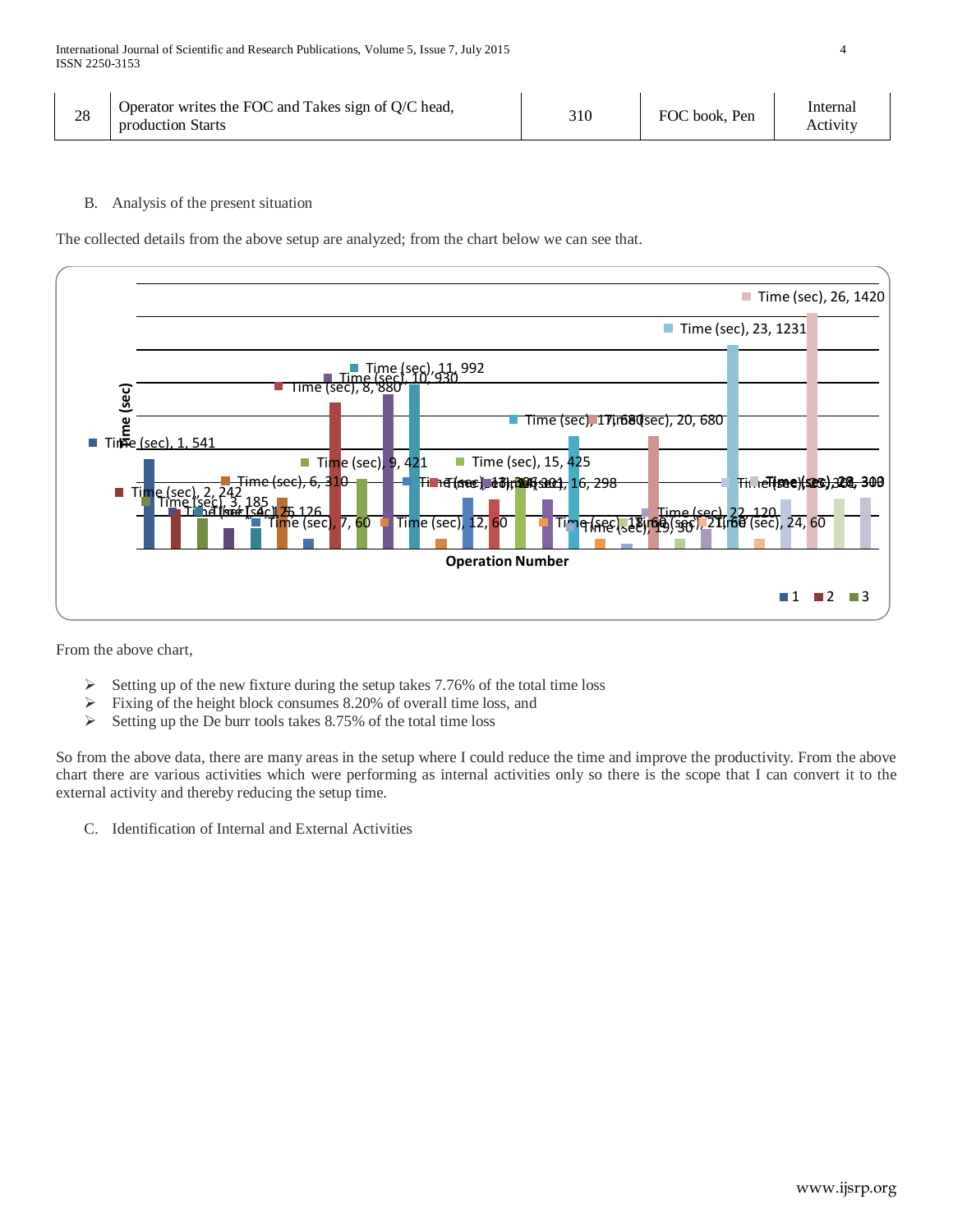

From the above chart it can be seen that only three activities are external and the rest 25 activities are internal. My aim is convert as many as possible internal activity to external activity so that maximum time can be saved and productivity can be improved.

D. Separating Internal and External Activities

After analyzing the present situation in the setup, internal and external activities are identified and now separated as show in the figure. The blue color column indicates the internal activities whereas red color indicates External activities.



Here the three external activities (17, 20 and 26) were separated. Now I can see the clear picture of the activities that where they stand and how much time they consume. From the above table 1 activities need to convert are marked and thus it has to be changed to external. The next step will elaborate that.

E. Conversion on Internal Activities to External Activities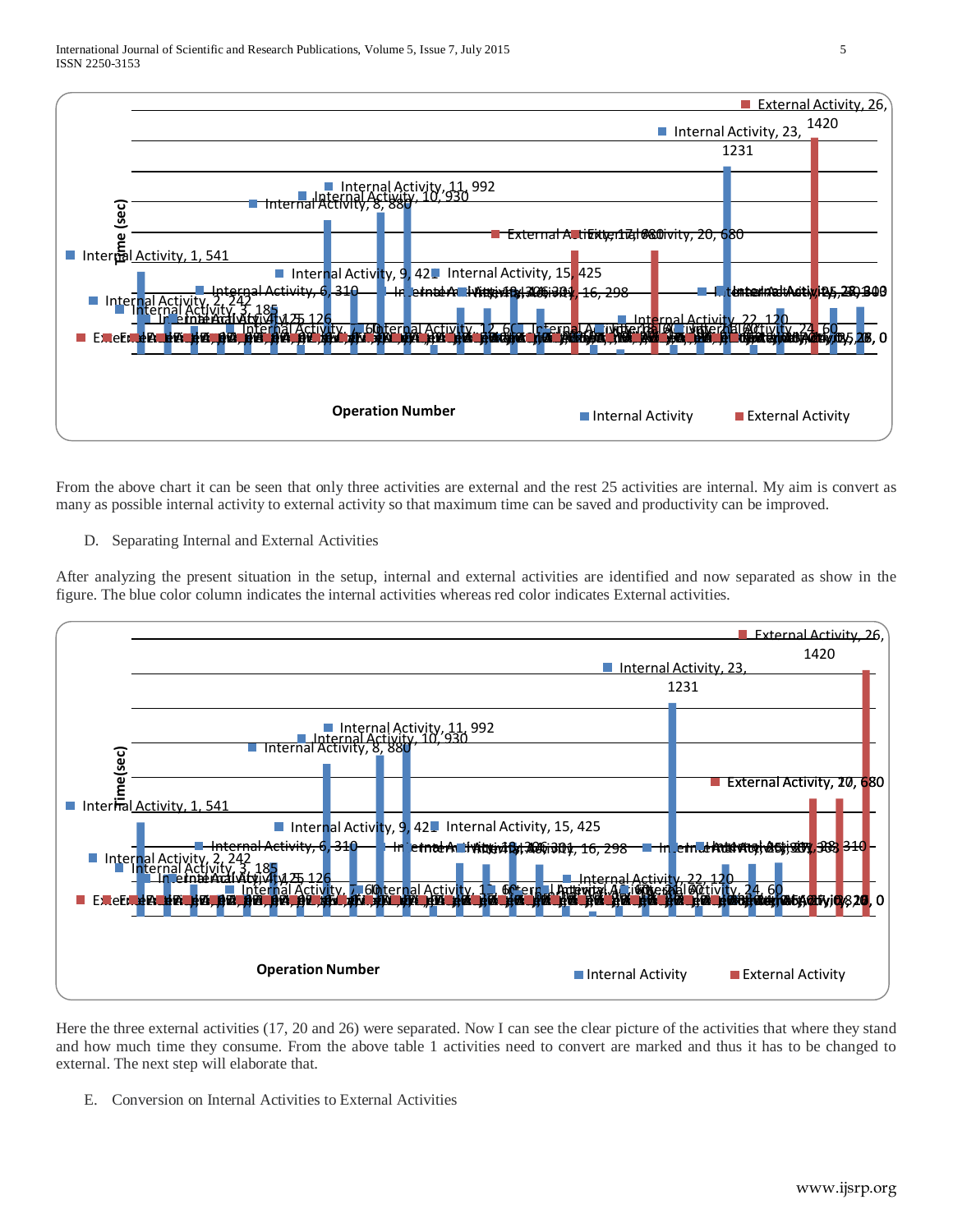

Five activities (2, 3, 6, 9, and 13) were successfully converted to the external activities and thus time 24.4 min is saved. Table 2 shows the details below.

| Operation<br>Number                                                                               | Activity                                                                                | Previously<br>Activity | Planned<br>Activity | Time Saving<br>(sec) |
|---------------------------------------------------------------------------------------------------|-----------------------------------------------------------------------------------------|------------------------|---------------------|----------------------|
| $\mathfrak{2}$                                                                                    | Operator goes to the control plan table and picks up the<br>required control plan chart |                        | External            | 242                  |
| 3                                                                                                 | He brings the Required tools from the tool rack                                         | Internal               | External            | 185                  |
| 6                                                                                                 | He goes to Fixture stand and brings the required fixture and<br>height block            | Internal               | External            | 310                  |
| 9                                                                                                 | Now he brought the Work piece from vendor store                                         | Internal               | External            | 421                  |
| He goes to the consumable store and returns the previous<br>13<br>hob and issues the required one |                                                                                         | Internal               | External            | 306                  |
| <b>Total Time Saved</b>                                                                           |                                                                                         |                        |                     | 1464                 |

|  | Table 2 shows the details of the activities converted and corresponding time saved |
|--|------------------------------------------------------------------------------------|
|  |                                                                                    |

From the careful observation, I sorted out five internal activities which can be converted to the external one. These activities were performed as Internal. For example, operator had a habit of bringing all the required tools when the machine is turned off. Work piece also he used bring during the off period of machine. It was same for all activities like bringing the required fixture, Hob or Control plan chart. Here I can save time and that add up to the improvement of the productivity. From the above table it can be seen that 1464 seconds (24.4 minute) is saved. 13% time is saved from overall setup time.

## F. Parallelism of Present Activities

In the present scenario, the operator was all the activities and but he has some lack of skills and ideas. Each activity was doing at a time and he was unaware that he could perform those activities parallel also. I combined some of the activities which can be made parallel and those activities are feasible also. The table 3 below shows the details about the activities combined and corresponding time saved.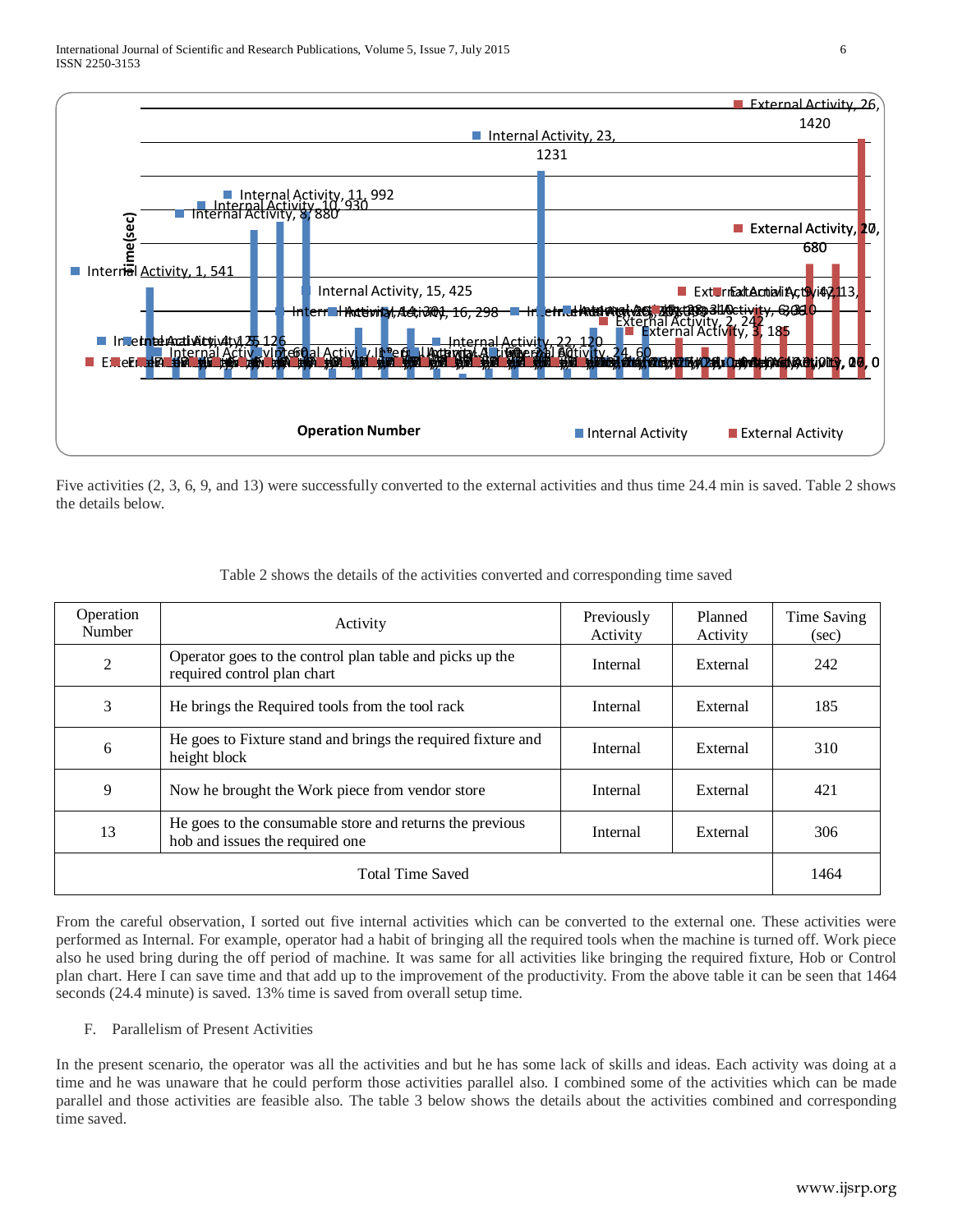| Sl No                                                   | Activities done parallel                                | Time consumed<br>(Before Parallelism) | Times consumed (After)<br>parallelism) |  |
|---------------------------------------------------------|---------------------------------------------------------|---------------------------------------|----------------------------------------|--|
|                                                         | LOC and Sign of $Q/C$ + Control plan chart + tools back | 968                                   | 420                                    |  |
| $\mathcal{D}_{\mathcal{L}}$                             | Brings Fixture $+$ brings Height block                  | 370                                   | 195                                    |  |
| 3                                                       | Graph Test satisfactory + $Q/c$ Sign                    | 361                                   | 205                                    |  |
| 4                                                       | FOC book $+$ unnecessary tools                          | 370                                   | <b>200</b>                             |  |
|                                                         | <b>Total Time</b>                                       | 2069                                  | 1020                                   |  |
| Time Saved after Parallelism = $2069 - 1020 = 1049$ sec |                                                         |                                       |                                        |  |

From the parallelism of actvities, a total of 17.48 minutes have been saved and it will add up to the time saved. 22.18% setup time reduction is obtained.

## VI. RESULTS AND DISCUSSION

After converting the possible internal activities to external activities and then making some of the possible activities into parallelism, a setup time reduction of 22.18% is seen which is well in the range of  $20 - 25$ %. The following column charts shows the comparison in setup time before and after SMED.



Figure 5 shows the comparison in setup time before and after SMED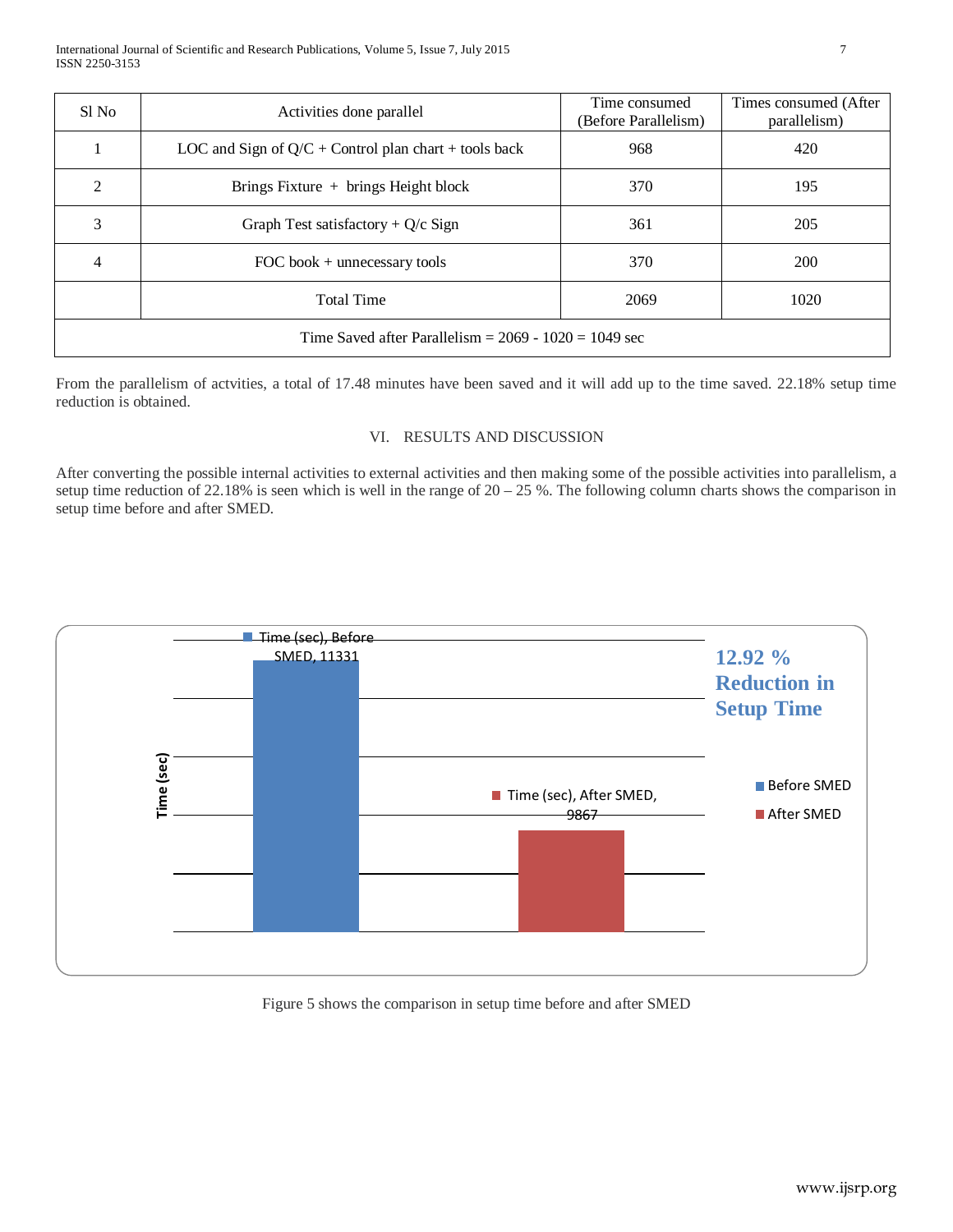|            | Time(sec), Before SMED |                                   |                          |
|------------|------------------------|-----------------------------------|--------------------------|
|            | , 11331                |                                   | 22.18 %                  |
|            |                        | Time(sec), After SMEDReduction in |                          |
|            |                        | (Parallelism), 8818 Setup time    |                          |
|            |                        |                                   |                          |
|            |                        |                                   | <b>Before SMED</b>       |
| Time (sec) |                        |                                   | After SMED (Parallelism) |
|            |                        |                                   |                          |
|            |                        |                                   |                          |
|            |                        |                                   |                          |

Figure 6 shows the comparison in setup time before and after SMED ( some of the activities made parallel )

|  |  | Table 4 Details of the result obtained |
|--|--|----------------------------------------|
|  |  |                                        |

| Objective                                                               | Time taken<br>before<br><b>SMED</b><br>(min) | Time taken<br>after<br><b>SMED</b><br>(min) | Time<br>Saved<br>(min) | Percentage<br>Reduction $(\%)$ | Cycle<br>time<br>(min) |
|-------------------------------------------------------------------------|----------------------------------------------|---------------------------------------------|------------------------|--------------------------------|------------------------|
| To reduce the Setup time of the Hobbing machine<br>$(6728)$ to 20 - 25% | 188.85                                       | 146.96                                      | 41.9                   | 22.18                          | 11.3                   |

### VII. CONCLUSION

Implementation of the lean principles in any process will bring good results to any industry. Huge results can be achieved by elimination of non value adding activities. If these principles are applied in all department of the organization they will bring considerably good results. SMED methodology is applied to prepare a standard operating procedure for the changeover operation on particular machines. A comparison of results achieved before and after SMED implementation was made. In the objective, 22.18% of the setup time is reduced (41.9 min) and the corresponding cycle time of that machine is 11.33 min which implies that  $41.9 / 11.33 =$ 3.7 parts can be produced in the time saved. The elimination of the wastes improves the productivity which in turn delights the customer and helps the organization to move towards their vision and goals. I conclude that by implementing the SMED technique, Productivity can be achieved and wastes can be eliminated.

#### **REFERENCES**

- [1] Arun Abraham, Ganapathi K.N., Kailash Motwani, "Setup Time Reduction through SMED Technique in a Stamping Production Line", SASTECH Journal, 2012; 11(2); 47-52.
- [2] Antonio Carrizo Moreira and Gil Campos Silva Pais, "Single Minute Exchange of Die: A case study Implementation", Journal of Technology Management and Innovation, 2011; 6(1); 129-140, ISSN: 0718-2724
- [3] Yash Dave and Narendra Sohani, "Single Minute Exchange of Dies: Literature Review", International Journal of Lean Thinking, 2012; 3(2); 27-37.
- [4] Sivasankar M, Dhandapani N, Manojkumar S, Karthick N, Raja K, Yuvraj J, Experimental verification of Single Minute Exchange of Dies(SMED), Recent Research in Science and Technology, 2011; 3(3); 92-97.
- [5] Rahul.R.Joshi and Prof.G.R.Naik, "Application of SMED Methodology A Case Study in Small Scale Industry", International Journal of Scientific and Research Publication, 2012; 6(8); 1-4.